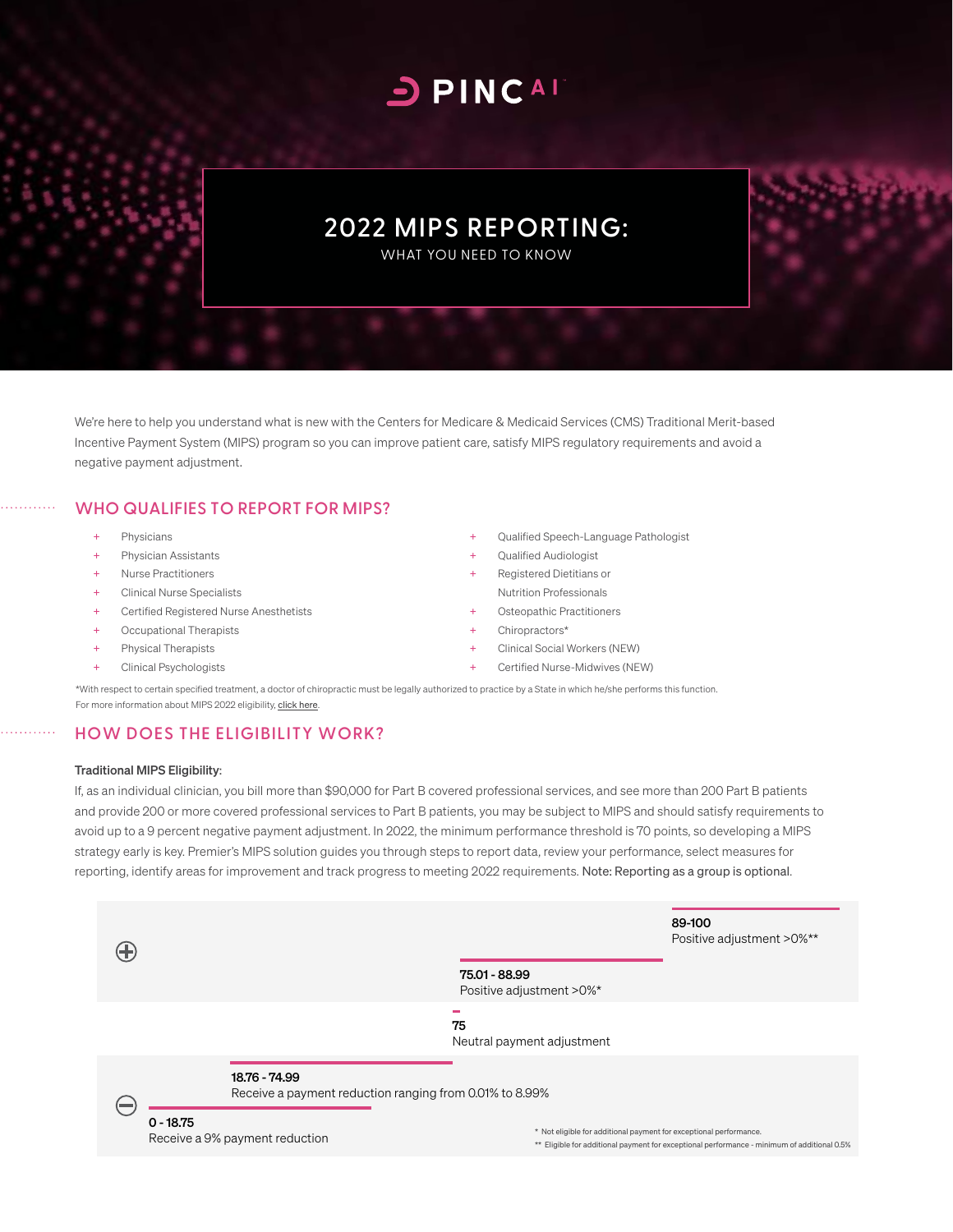

#### **IMPROVEMENT ACTIVITIES [15%]**

Individuals or Groups:

Most participants require 40 total points for satisfactory category submission of a minimum of 90-day participation.

- High Weight Activities = 20 points
- Medium Weight Activities = 10 points
- Patient-Centered Medical Home (PCMH) participants satisfy category without additional attestations

| MIPS Year 2021                                                                                                                                                    |                                                                                                                                                                                                                                                                                                                    | MIPS Year 2022                                                                                                                                                                                                                                                                            |
|-------------------------------------------------------------------------------------------------------------------------------------------------------------------|--------------------------------------------------------------------------------------------------------------------------------------------------------------------------------------------------------------------------------------------------------------------------------------------------------------------|-------------------------------------------------------------------------------------------------------------------------------------------------------------------------------------------------------------------------------------------------------------------------------------------|
| 15% of MIPS Final Score                                                                                                                                           | 15% of MIPS Final Score                                                                                                                                                                                                                                                                                            |                                                                                                                                                                                                                                                                                           |
| Over 100 activities<br>COVID-19 improvement activi-<br>ty continued<br>Partner in Patients<br>Hospital Engagement<br>Network removed as<br>this project concluded | Over 100 activities including 7 new activities:<br>Create and Implement a<br>$\bullet$<br>Anti-Racism Plan<br>Implement Food Insecurity & Nutrition Risk<br>$\bullet$<br><b>Identification &amp; Treatment Protocols</b><br>Implementation of a Trauma-Informed Care<br>$\bullet$<br>Approach to Clinical Practice | Promoting Clinician Well-Being<br>$\bullet$<br>Implementation of a Personal Protective<br>$\bullet$<br>Equipment (PPE) Plan<br>Implementation of a Laboratory<br>$\bullet$<br>Preparedness Plan<br>Application of CDC's Training for Healthcare<br>$\bullet$<br>Providers on Lyme Disease |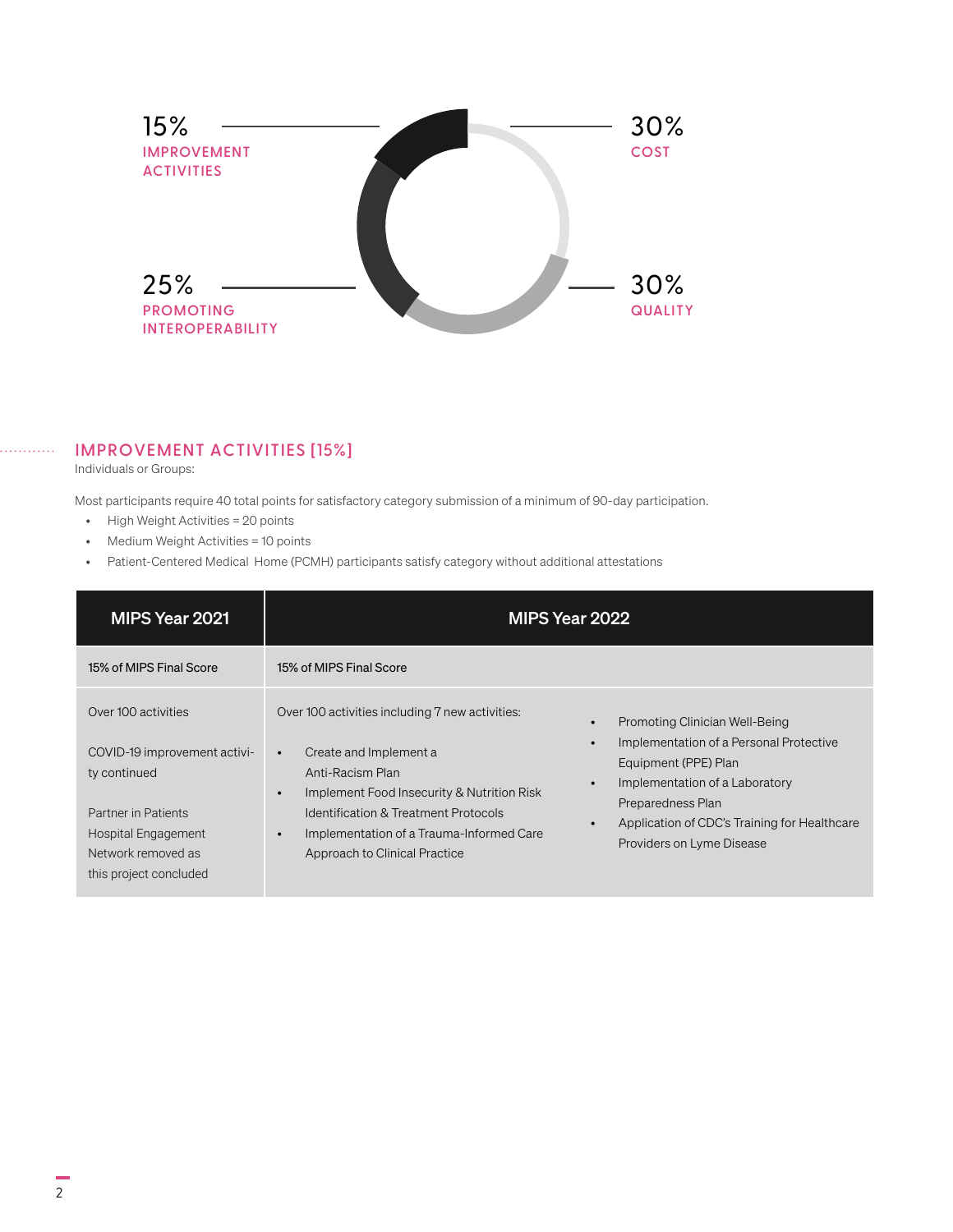## **COST [30%]**

. . . . . . . . . . .

. . . . . . . . . .

- Category calculated via Administrative Claims.
- No data submission is required.

| MIPS Year 2021                | MIPS Year 2022                                                                              |
|-------------------------------|---------------------------------------------------------------------------------------------|
| 20% of MIPS Final Score       | Weight increased to 30% of MIPS Final Score                                                 |
| Add codes for certain         |                                                                                             |
| telehealth services to        | Add five episode-based measures:                                                            |
| episode-based cost            | Two procedural measures (Melanoma Resection, Colon and Rectal Resection)<br>$\bullet$       |
| measures and Total Per Capita | One acute inpatient measure (Sepsis)<br>$\bullet$                                           |
| Cost (TPCC) and Medicare      | Two chronic condition measures (Diabetes, Asthma/Chronic Obstructive Pulmonary<br>$\bullet$ |
| Spending Per Beneficiary      | Disease [COPD])                                                                             |
| (MSPB) measures               |                                                                                             |

#### **QUALITY [30%]**

Individuals or Groups:

- Collect measure data for the 12-month performance period (Jan. 1, 2022 Dec. 31, 2022).
- Report on at least six Quality Measures, including at least one Outcome Measure (high priority if outcome is unavailable) OR report a Specialty Measure Set (if the set has less than six measures, need to submit all measures within that set).

| MIPS Year 2021                                                | MIPS Year 2022                                                                                                                      |
|---------------------------------------------------------------|-------------------------------------------------------------------------------------------------------------------------------------|
| 40% of MIPS Final Score                                       | Weight reduced to 30% of MIPS Final Score                                                                                           |
| Data Completeness<br>is 70% of patients<br>across all payers. | Data Completeness remains at 70% and report all payer data for Electronic Clinical Quality Measures (eCQM).                         |
|                                                               | Use 2020 performance year data to calculate 2022 historical benchmarks.                                                             |
|                                                               | When a measure does not have historical benchmark, attempt to calculate benchmark<br>using submitted current performance year data. |